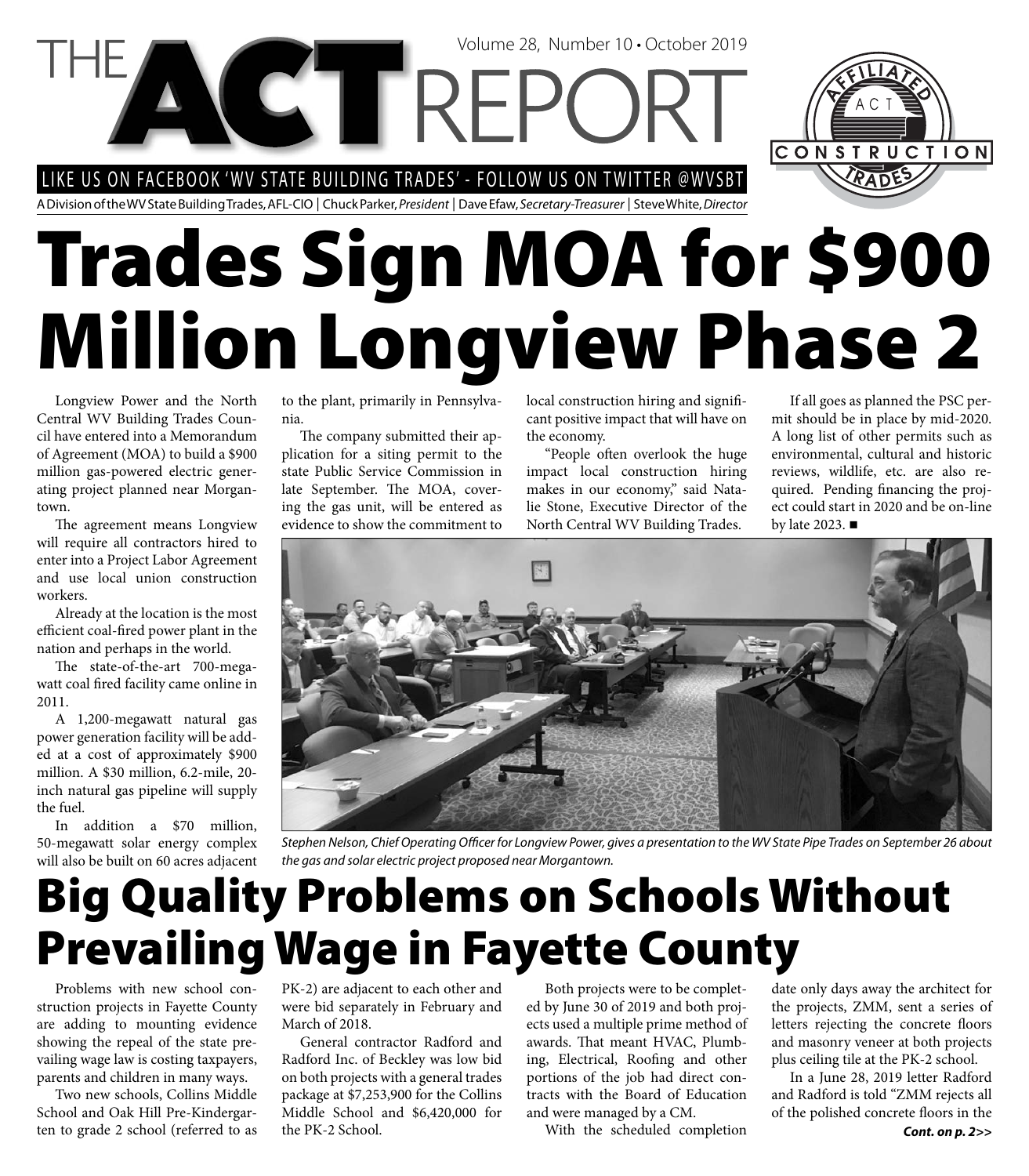# **Mercer School Construction Project Three Months Past Completion Deadline**

Almost three months past the planned opening date a Mercer County School remains incomplete.

Mountain Valley Elementary School in Mercer County was bid in March of 2018 with a planned completion date of July 16, 2019. The

school is still not done as of early October.

D C I / Shires Inc. was low bidder for the General Trades part of the project and signed a contract with the Mercer Board of Education in April of 2018 for \$8.75 million.

In November of 2018 citing weather problems, the contractor asked for and was granted a 43-day

extension to complete the 42,000 square foot Pre-K to fifth grade school project moving the completion date to August 28, 2019.

However, according to sources in the area DCI/Shires was behind on a big project for the Boy Scouts and some question if they had enough skilled manpower for both jobs.

"In my opinion con-Payroll documents show most DCI/Shires employees were paid between \$10 and \$19 per hour which is well below the going rate for qualified skilled construc-

tion labor. "The failure

to complete projects on-time has really increased since our state prevailing wage law was repealed," observed Luke Begovich, a representative of the Keystone-Mountain-Lakes Regional Council of Carpenters. "In my opinion contractors who pay low wages are having a hard time at-

tracting the workforce needed to get these jobs done on-time."

Documents from the project show the architect sent "Notice of insufficient progress" letters to both DCI/ Shires and Pennington Plumbing and



tractors who pay low

wages are having a

hard time attracting

the workforce needed

to get these jobs done

on-time."

**Luke Begovich** 

Keystone-Mountain-Lakes Regional Council of Carpenters

Tim Armstead and Mitch Carmicheal who led the effort to destroying prevailing wage have their names prominently on the Mountain Valley Elementary School sign. The school is months past the planned completion date which costs children, parents and taxpayers.

Heating in June of 2019 stating they were 14 days behind the extended completion date.

On July 15, 2019 another time extension was granted pushing the completion date to October 1, 2019.

On August 12 another change order was approved, and the time was extended to October 6. However, the project was still not done.

"Instead of having this school open on time for the new school year the County has a problem," said Begovich. "The taxpayers are getting a bad deal and the students are not in their new school." ■

### *Big Quality Problems*

#### *Continued from Page 1*

Collins Middle School."

The letter points to "crazing cracks" that are indicative of failure to meet Specification ... The crazing cracks diminish the aesthetic of the floor greatly and the building overall."

In addition, the letter notes the floors failed due to non-compliance with uniformity of surface finish, uniformity of exposed aggregate, and uniformity of color.

The letter also states, "Specification 031200 Earth Moving details subsurface preparation that would result in concrete without any settlement cracking. The slabs at PK-2 do contain settlement cracking which is indicative of failure to meet the specification requirements."

"Lack of protection of the polished concrete floors has ruined many areas of the floor."

The July 29, 2019 letter from ZMM outlines issues regarding the rejected polished concrete floor work at each school.

"Correction or remediation of the concrete flooring will require the removal of furniture and fixtures, extensive work, cleaning, and return of the furniture and fixtures to the building, none of which can be accomplished while school is in session."

Radford and Radford's bonding company was copied on both letters.

In a second June 28, 2019 letter the GC is told "The masonry veneer installed at the PK-2 school does not meet the benchmark standards of the mock-up nor the construction documents."

One reason given was a repeated cleaning of the brick with an acid wash and wire brush.

"The brick and cast stone can only take so much cleaning abuse before the protective layer of the firing fails or further unacceptable issues are exhibited."

In a September 4, 2019 letter Radford & Radford is informed a mockup to be used for a reference on exterior masonry caulking was rejected.

ZMM wrote, "The workmanship of the mockup is not approved. Radford and Radford has not provided an acceptable mockup to date. As a result of this unfinished work, water infiltration has occurred at the exterior canopies which has damaged interior drywall."

Another September 4, 2019 letter from ZMM references "Brown Spotting on Ceiling Tile" at the PK-2 school. A letter from Rockfon, the tile manufacturer, and their proposed warranty claims process was deemed "unacceptable."

"For the 'Brown Spotting issue' that has been brought to Radford and Radford as well as Rockfon's attention there can be no 'exclusions' or 'limitations' and must be completely covered for full replacement for both material and labor."

"This level of rejection and quality issues for school projects is really unprecedented in West Virginia," said Paul Breedlove, Business Manager of the Charleston Building Trades. "It is only since the repeal of prevailing wage that we have seen problems of this magnitude." ■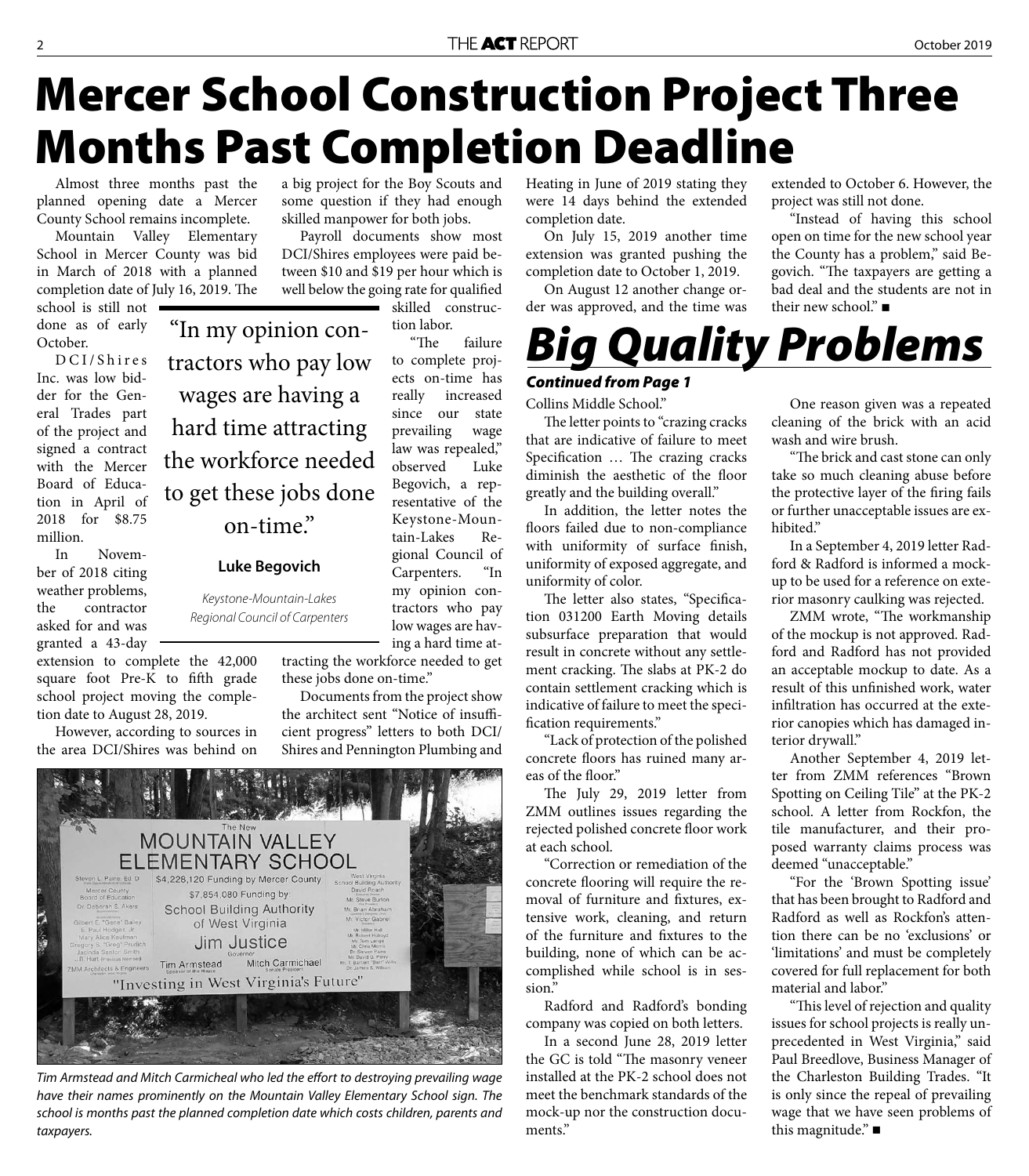# **Independent Contractor Scam Shut Down**

Southern Heritage Contractors, Inc. from Georgia was caught unlawfully calling their construction worker employees independent contractors. They were not.

The abuse of independent contractor status is part of the illegal underground economy.

It is getting more common in West Virginia as it is increasingly used across the country.

Sean Currey of Iron Workers Local 549 approached Southern Heritage when he saw them struggling to make progress on a project near Morgantown.

The project is a new facility for GritStone Climbing + Fitness, LLC in Saberton where Rising Sun Construction, LLC is the GC. The owner of Rising Sun appears to also be an owner of GritStone.

The company agreed to hire two Iron Workers but when the workers asked where to file their tax information they got a strange response.

"They were told there were no taxes, all workers are independent contractors," said Currey.

The union workers also noticed others on the project had little safety training or equipment.

They mentioned the fact to their site superintendent. The next day they were laid off.

With assistance from ACT it was learned the contractor did not have a WV contractors license, workers compensation coverage, or any corporate registration with the Secretary of State's office.

"We asked DOL to check the job

# **Painters DC 53 Wins Award for Excellence**

West Virginia's Painters District Council 53 was awarded the General President's Award for Excellence in Organizing at the International Union of Painters and Allied Trades 32nd General Convention held in Las Vegas earlier this year.

The award is only given once every five years to the Council which has demonstrated groundbreaking approaches to organizing. DC 53's Annual Coating & Corrosion Expo, which has been modeled by other councils, was noted. Another innovation is DC 53's use of payroll with engineering reports to focus on bridge painting as an industry rather than one contractor.



Pictured are (from left) General Executive Board members of the International Union of Painters and Allied Trades James A. Williams, Jr., George Galis, Brian Stanley (DC 53's Director of Organizing), General President Kenneth E. Rigmaiden, Dan Poling (DC 53's Business Manager), and William D. Candelori, Jr.

and they shut them down," said Currey.

The local workers also filed a complaint with OSHA because they were laid off for pointing out safety issues.

The state tax department was also called in to investigate.

"Our workers and contractors can compete against anyone if it is fair competition," said Currey. "But we can't compete against cheaters."

Curry called the GC to see if they wanted a local qualified contractor and they hung up on him.

#### **Educating the Public About Appalachian**



Members of Sheet Metal Workers Local 33 stand outside Jarrett Construction headquarters in Charleston to educate the public about Appalachian Heating, a subcontractor used by Jarrett.

#### **National Alliance for Fair Contracting**



ACT Research Director Lesly Messina (second from right) was a presenter at the National Alliance for Fair Contracting Conference held in Boston last month. Messina talked about ACT's documentation of the negative effects from prevailing wage repeal, especially on school construction.